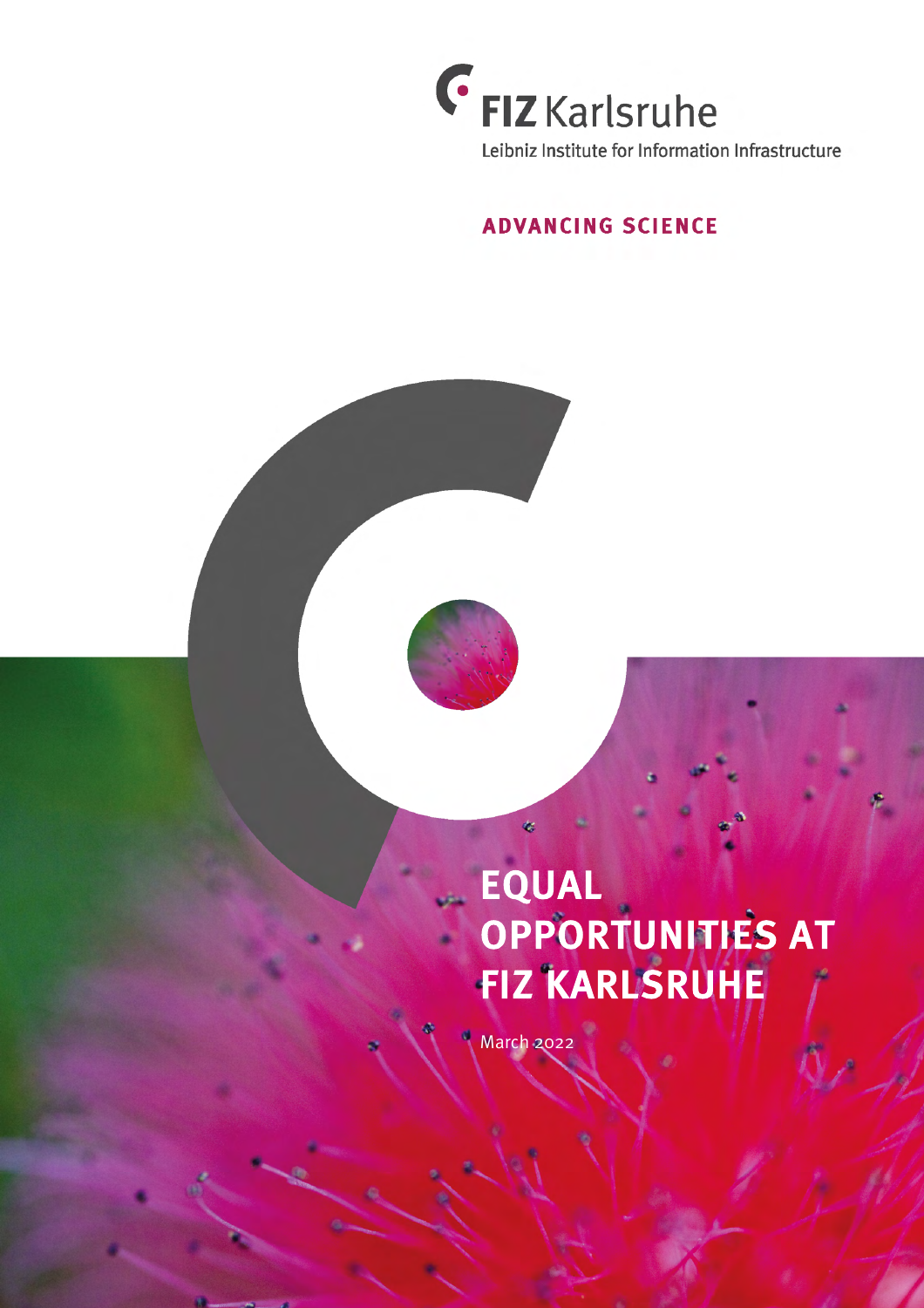FIZ Karlsruhe – Leibniz Institute for Information Infrastructure is a leading provider of scientific information and services and a member of the Leibniz Association.

 Equal opportunities are anchored as a value in FIZ Karlsruhe's mission statement and a central aspiration in its daily work. Measures to promote the equality of women and men have been actively implemented for many years. The share of women in the workforce is above average, therefore it has always been an essential task for FIZ Karlsruhe to represent and promote the interests of women. We understand equality to mean all measures to equalize the living situation of male and female employees as well as that of employees with a different gender identity.

 The measures for equality are set out in various documents and are included in our equality plan. The following key points and measures are currently valid:

- • Our equality policy is guided by the Implementation Agreement on Equal Opportunities (AV-Glei) to the Agreement of the Joint Science Conference (GWK) on Equality between Women and Men in Joint Research Funding.<sup>1</sup>
- As a member of the Leibniz Association, we have been implementing the DFG's<sup>2</sup> "Research-oriented Equality Standards<sup>34</sup>" and the cascade model based on them, as well as the Leibniz Equality Standards, very successfully since their introduction. The Leibniz Equality Standards define principles of work culture with the aim of creating fair framework conditions and promoting and supporting women and men.
- • According to the cascade model, FIZ Karlsruhe has determined target quotas for increasing the proportion of women among scientific personnel. The cascade model is an instrument used to formulate targets for achieving equality between women and men at all relevant career levels in science.
- President and CEO if FIZ Karlsruhe is a woman.
- • The proportion of women in February 2022 is 55.8% (158 employees). The proportion of women in management positions is around 52.4% (21 managers, of whom 11 are women).
- • Every four years, the female employees elect an Equal Opportunity Officer. The Equal Opportunity Officer is actively involved in all topics concerning equal opportunity and is informed and consulted accordingly. She is represented in the Equal Opportunity and Diversity Working Group (AKCD), through which the Equal Opportunity Officers of the Leibniz Association institutions regularly meet and exchange information. In performing her duties, the Equal Opportunities Officer takes into account the Guidelines for the Work of Equal Opportunities Officers in the Leibniz Association.
- • FIZ Karlsruhe's management and equal opportunity officer have drawn up an equal opportunity plan which is regularly updated and maintained.
- • When filling positions and promoting young scientists, FIZ Karlsruhe ensures gender parity.

l

 1 [https://www.gwk-bonn.de/fileadmin/Redaktion/Dokumente/Papers/AV\\_Glei.pdf](https://www.gwk-bonn.de/fileadmin/Redaktion/Dokumente/Papers/AV_Glei.pdf)

 2 [https://www.dfg.de/download/pdf/dfg\\_im\\_profil/geschaeftsstelle/publikationen/studien/studie\\_gleichstellungsstandards.pdf](https://www.dfg.de/download/pdf/dfg_im_profil/geschaeftsstelle/publikationen/studien/studie_gleichstellungsstandards.pdf) 

 3 <https://www.leibniz-gemeinschaft.de/ueber-uns/chancengleichheit-und-diversitaet/richtlinien-und-verfahren>

 4 [https://www.leibniz-gemeinschaft.de/fileadmin/user\\_upload/Bilder\\_und\\_Downloads/%C3%9Cber\\_uns/Chancengleichheit/Leibniz](https://www.leibniz-gemeinschaft.de/fileadmin/user_upload/Bilder_und_Downloads/%C3%9Cber_uns/Chancengleichheit/Leibniz)-Gleichstellungsstandards.pdf